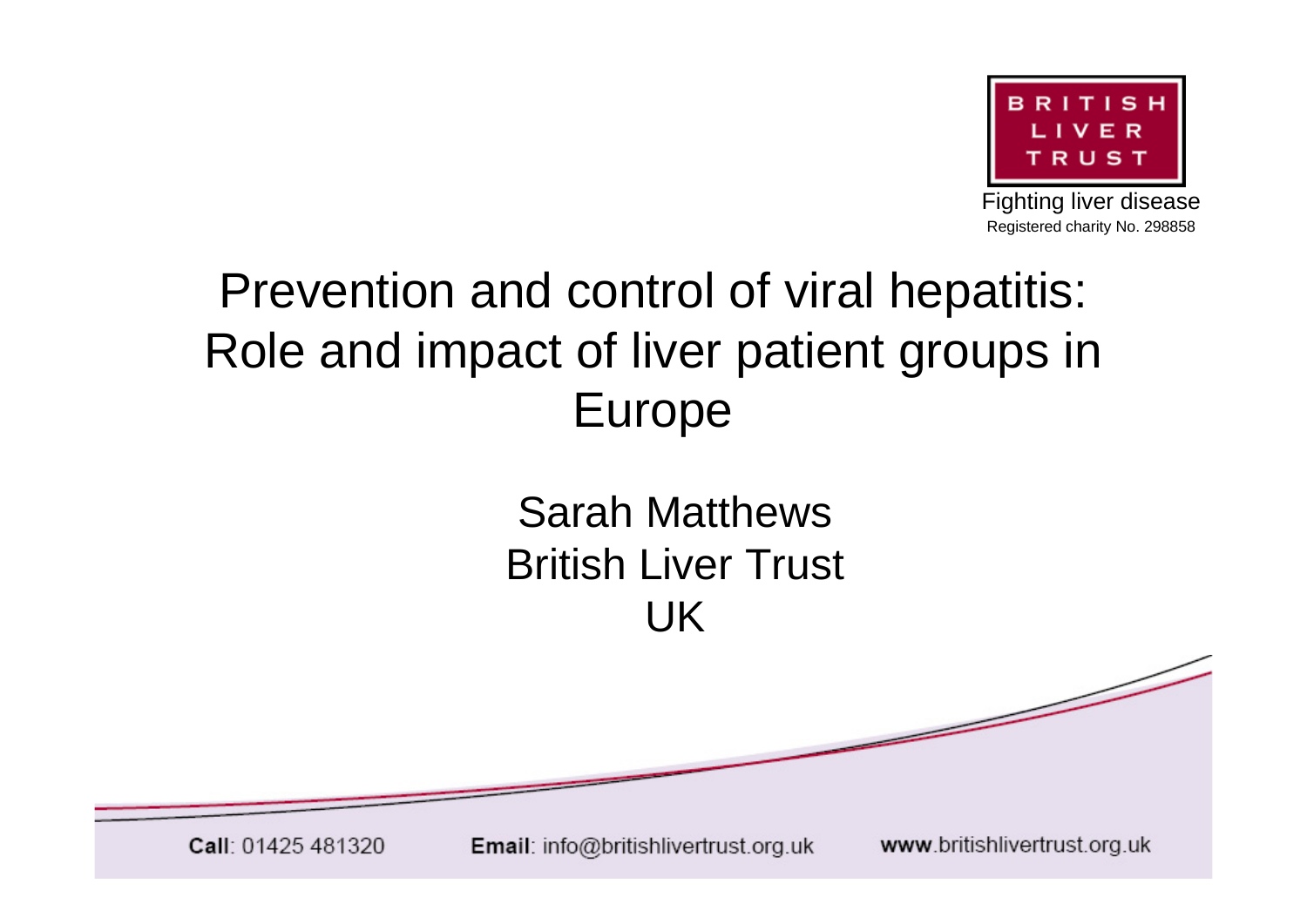# History of the organisation

- The British Liver Trust was founded in 1988 by Dame Sheila Sherlock
- It is the only national UK charity for ALL forms of liver disease
- The last decade has seen a wider recognition of liver disease in society
- Alcohol, obesity and hepatitis C has been described by the Chief Medical Officer as a 'potential triple hit'.
- Helpline was started in 2003
- Re-launched Trust website in August 2007



Fighting liver disease Registered charity No. 298858



Email: info@britishlivertrust.org.uk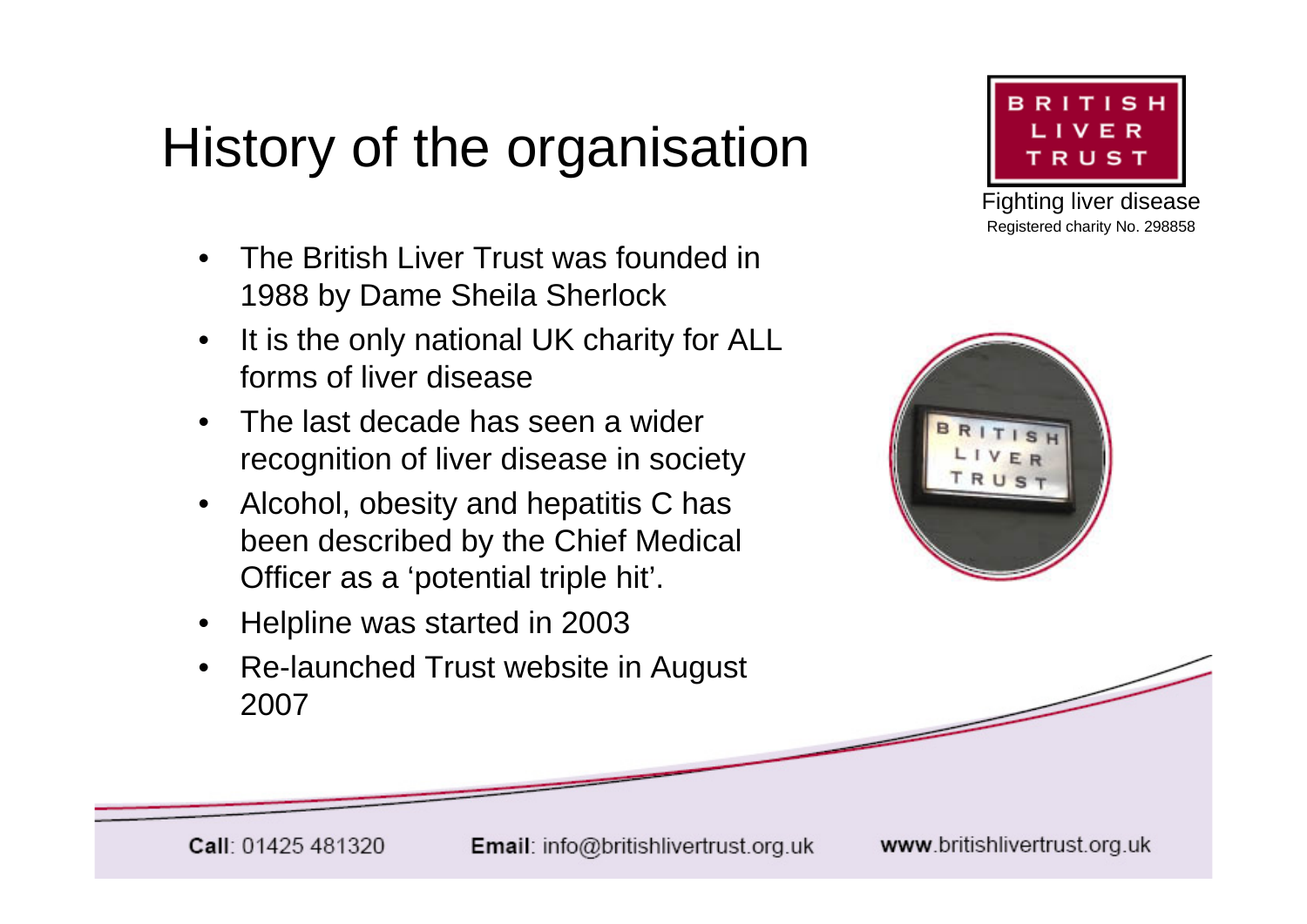## Objectives and role of Trust

#### **Mission:**

*The British Liver Trust aims to reduce the incidence of liver disease, and to help everyone affected by liver disease, through the provision of information, support and research.*

- The British Liver Trust works to:
	- support people with all kinds of liver disease
	- improve knowledge and understanding of the liver and related health issues
	- encourage and fund research into new treatment
	- lobby for better services



Fighting liver disease Registered charity No. 298858



Email: info@britishlivertrust.org.uk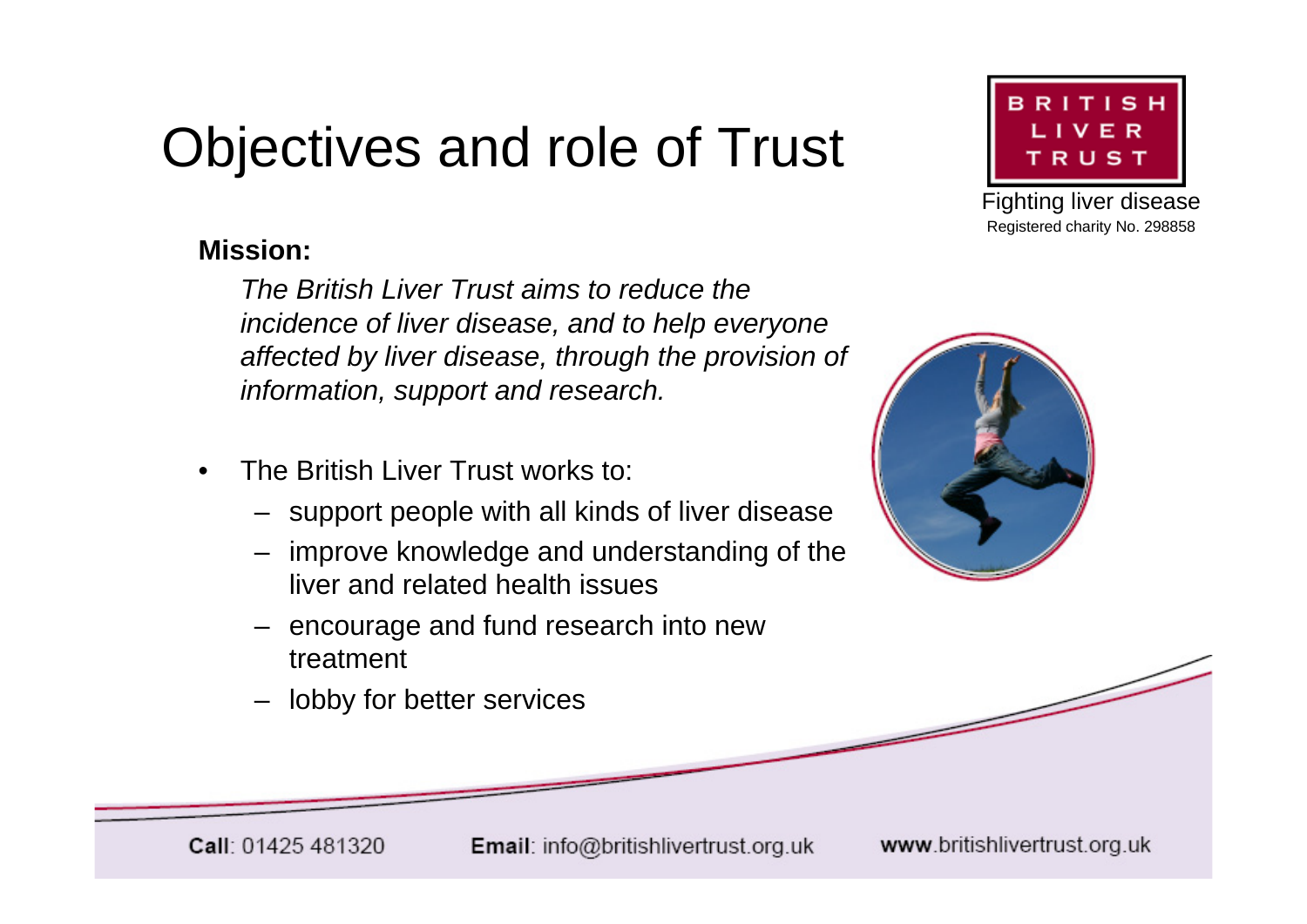## Organisation of Trust

- 18 members of paid staff
- 6 volunteers
- Three departments
	- Information and Education
		- PR, publications, marketing, helpline, website
	- Fundraising
		- Community, trust and statutory, corporate
	- Operations
		- Administration/HR/finance



Fighting liver disease Registered charity No. 298858

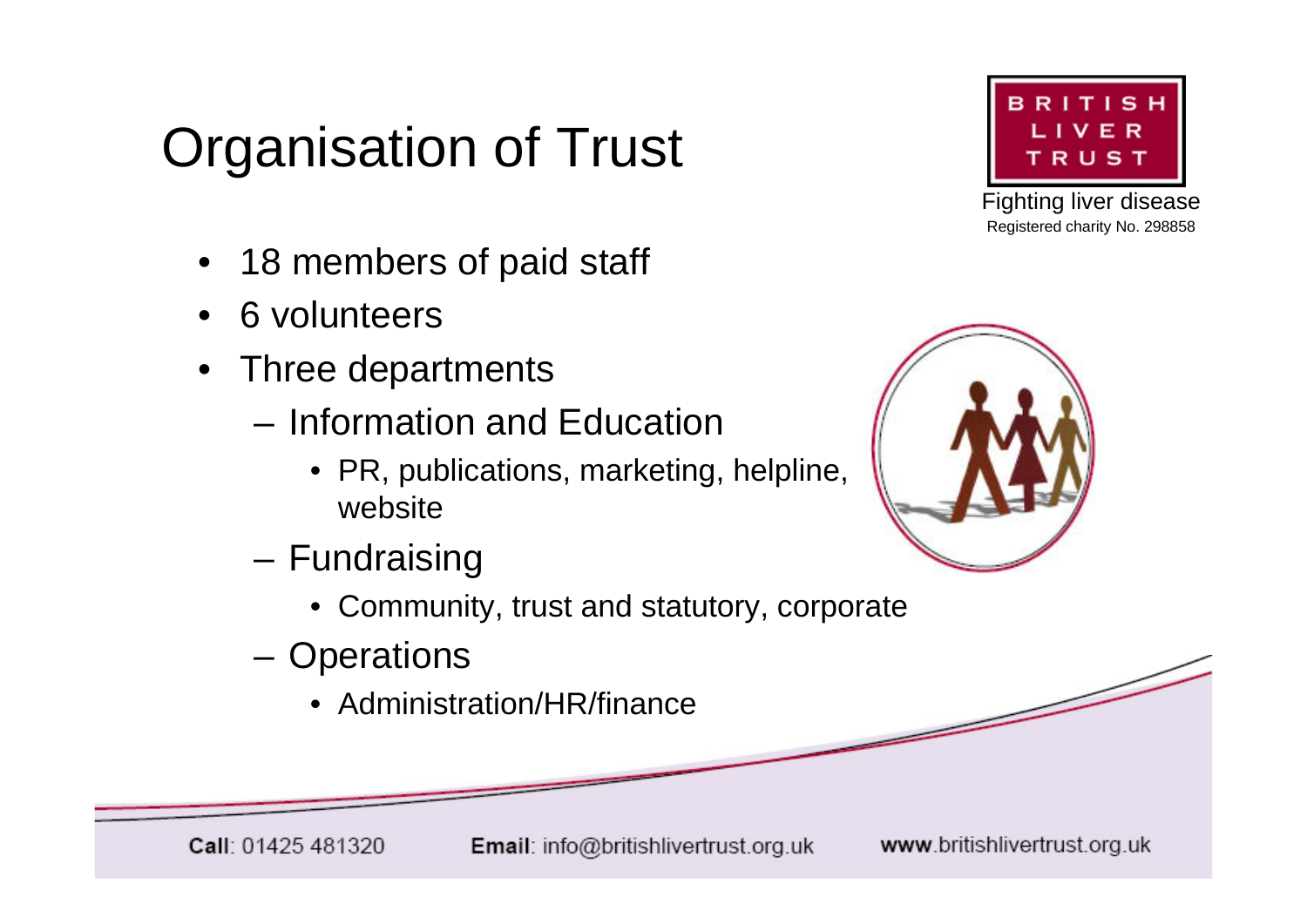#### Target audience



Fighting liver disease Registered charity No. 298858

- Wide reach in sectors of society
	- People who drink alcohol at hazardous and harmful levels
	- People who may be overweight and more susceptible to fatty liver
	- High risk groups for viral hepatitis
	- Hereditary/genetic conditions relating to the liver
- Supported by nearly 20 pharmaceuticals
- 7,000 stakeholders. They include:
	- Healthcare professionals, healthcare workers, patients, carers, families, occupational health
- In 2007:
	- Over 1 million visitors to our website
	- Publication sales increased by 128%
	- Calls to our helpline increased by 39% in 2007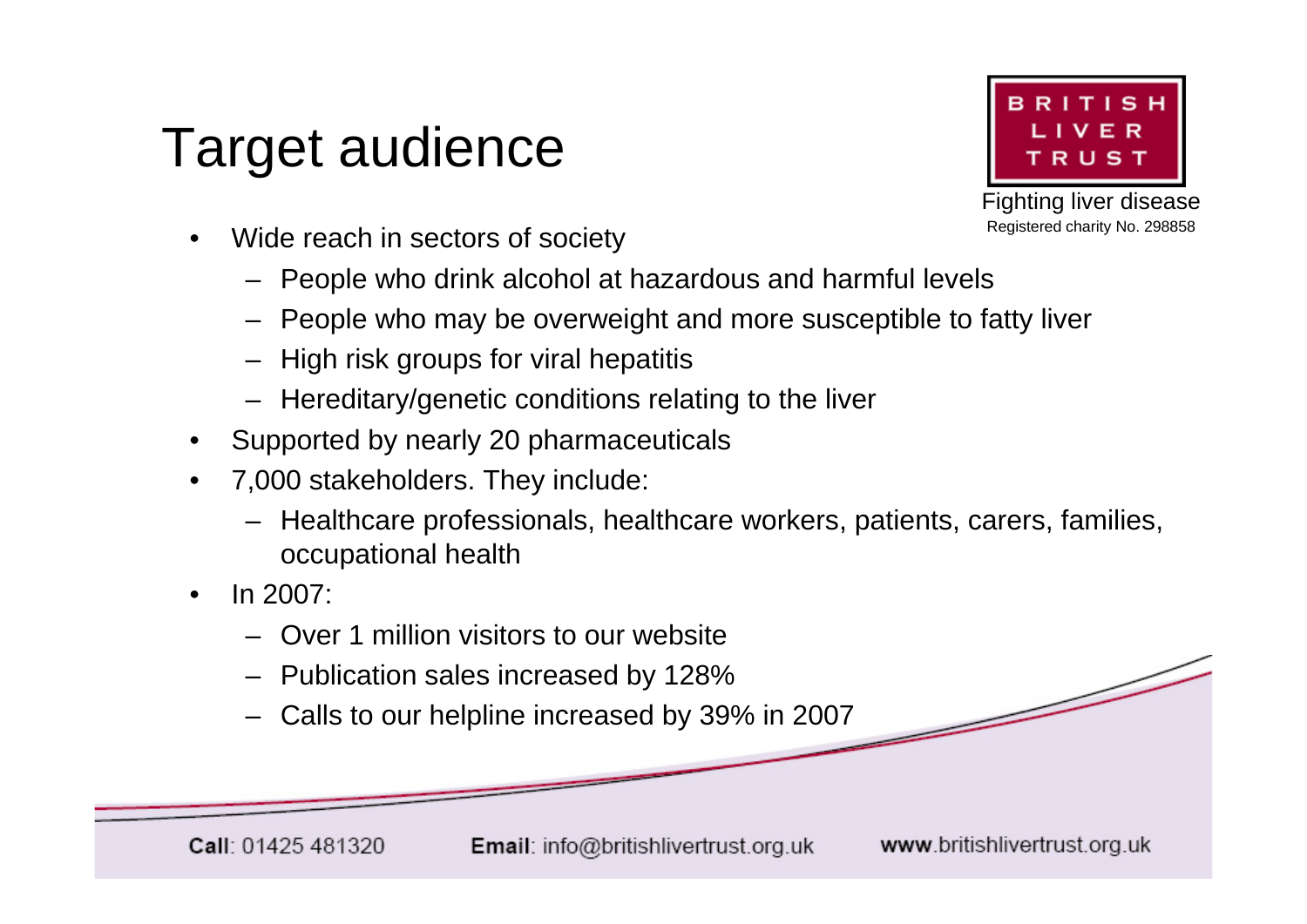#### Services and activities: general

- Patient information we produce 23 patient information publications
- Support people and their families through the whole course of liver disease: from prevention, diagnosis, treatment, and where necessary, coping with symptoms and managing complications of cirrhosis.



Fighting liver disease Registered charity No. 298858



- Research
- **Lobbying**
- Public relations and press coverage



Email: info@britishlivertrust.org.uk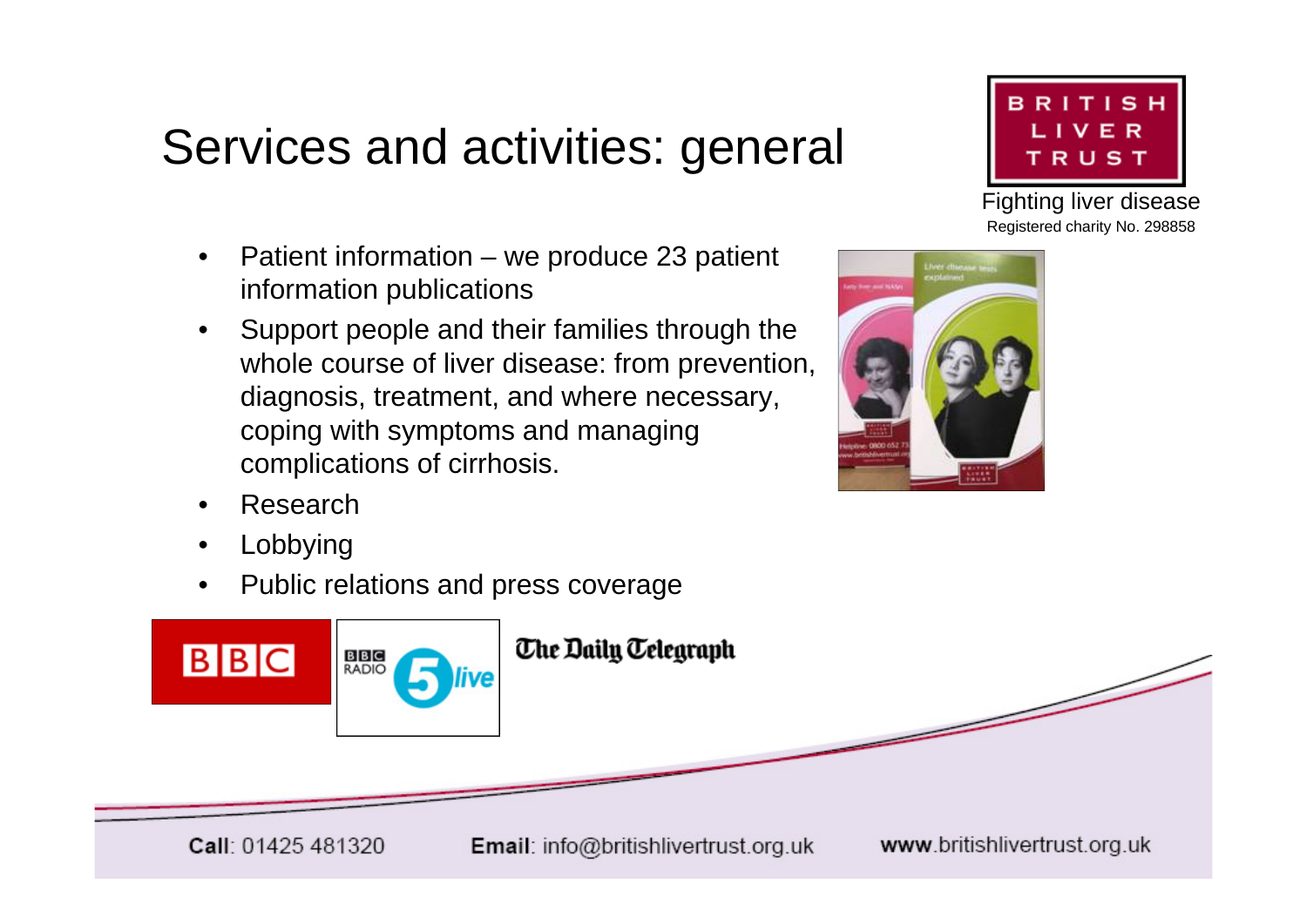#### Services and activities: prevention

- Advice through helpline and online support
- Advice through publications
- Lobbying for better public protection through vaccination and public awareness campaigns
- Project to encourage those in custody to change behaviour to protect against blood borne viruses using graphic images & language
- Advice in other languages to respond to needs of migrants at risk of viral hepatitis and its complications
- Raise awareness of liver disease through the media



Fighting liver disease Registered charity No. 298858





**GILEAD**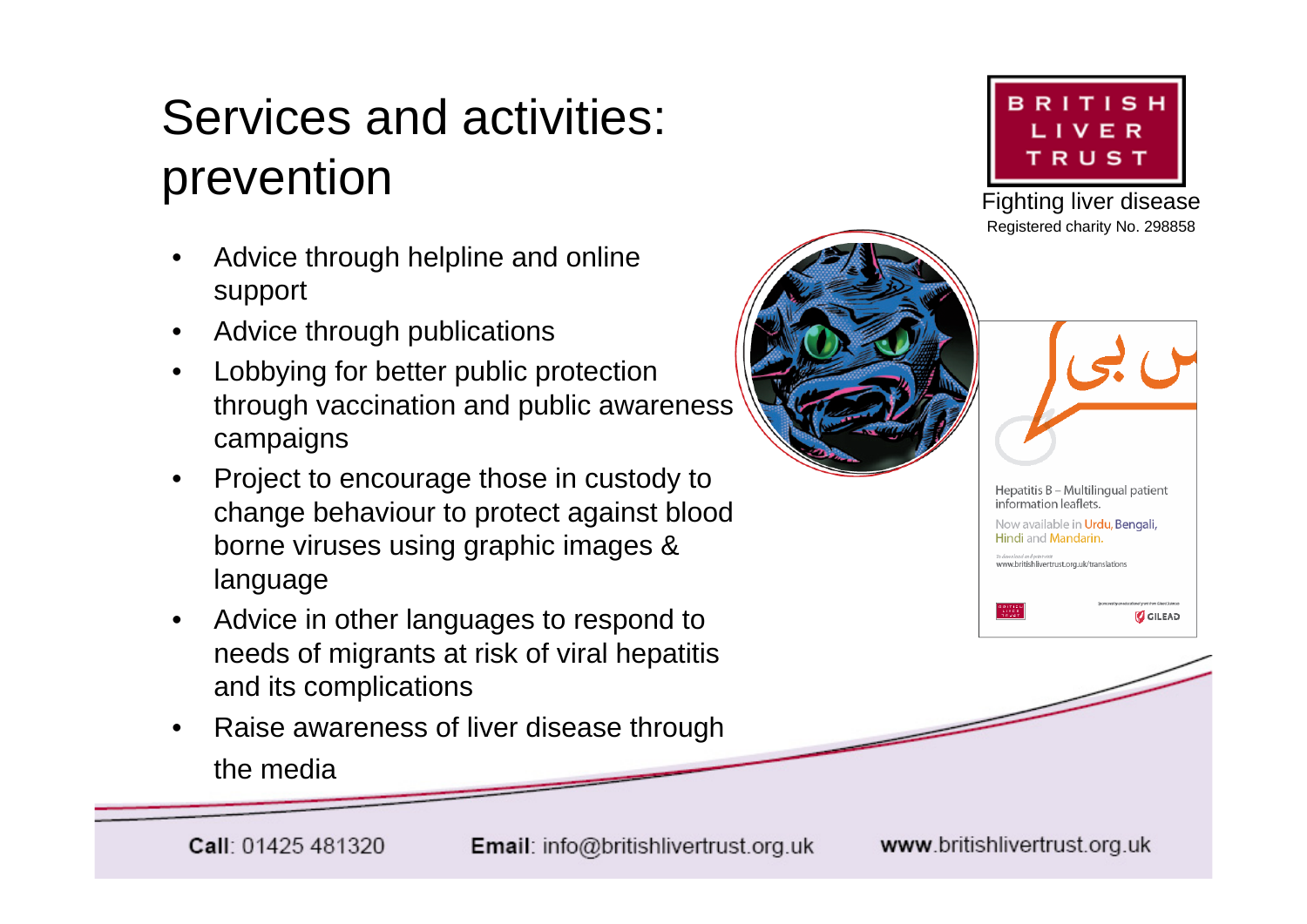## Support and financing

- Trusts: 40%
- Individuals: 21%
- Statutory: 17%
- Corporate: 14%
- Community: 5%



Fighting liver disease Registered charity No. 298858



Email: info@britishlivertrust.org.uk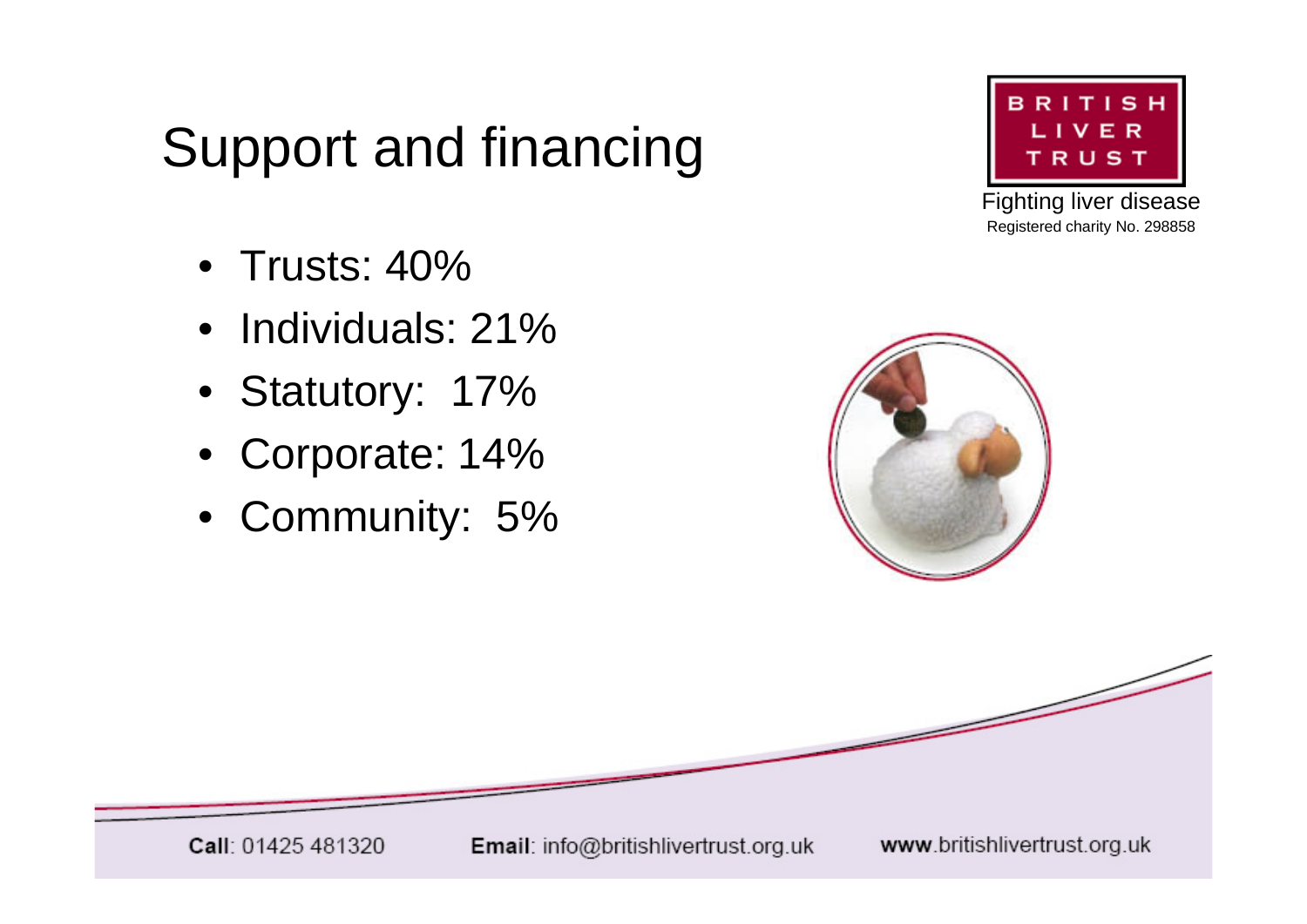#### Other patient organisations active in the UK

- Children's Liver Disease Foundation
- C-Level
- Liver transplant support
- **Mainliners**
- Obstetric Cholestasis Support
- PBC Foundation
- **PSC Trust**
- The Hepatitis C Trust
- The Hepatitis B Foundation



Fighting liver disease Registered charity No. 298858



Email: info@britishlivertrust.org.uk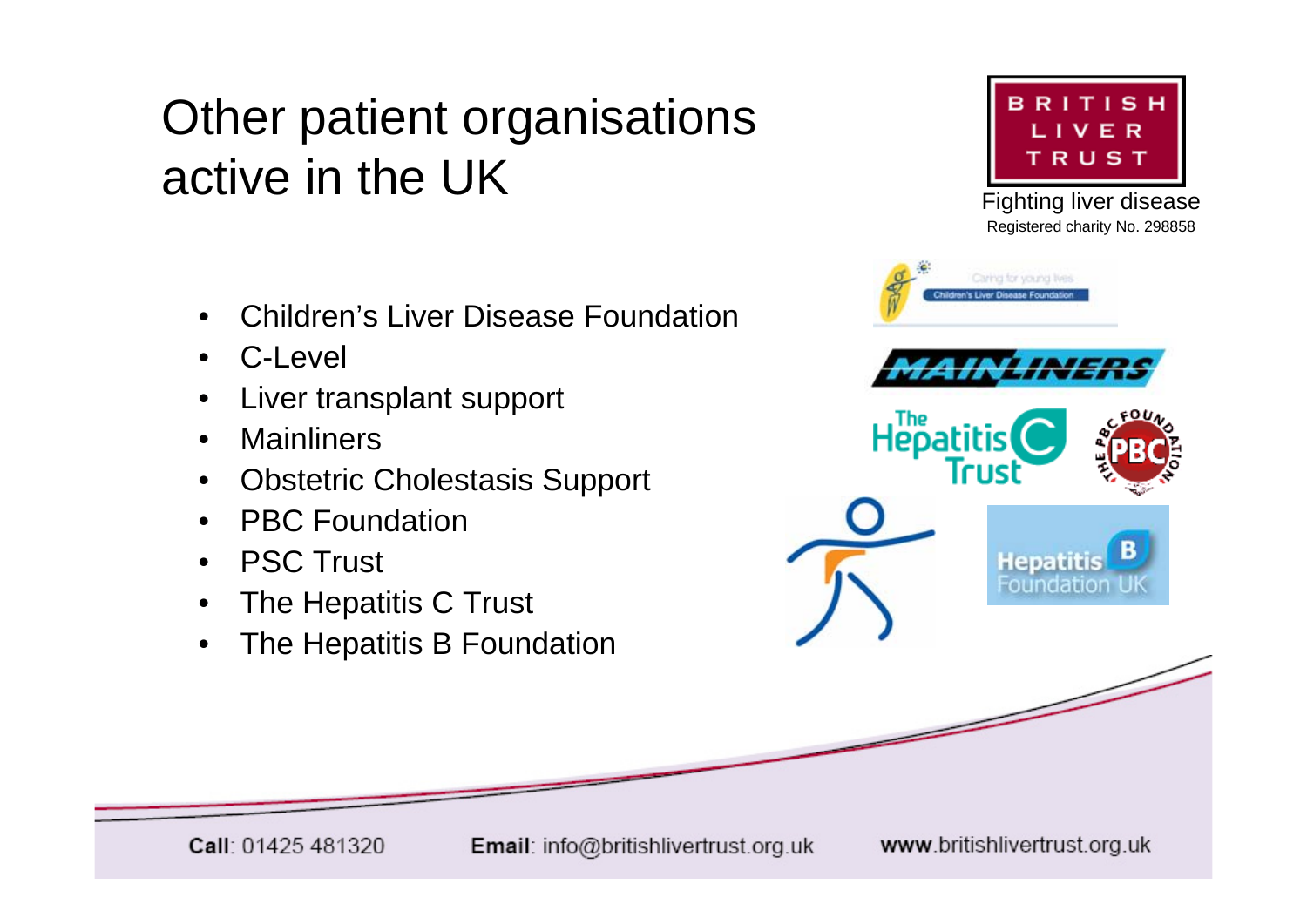## **Strengths**

- Umbrella organisation on all forms of liver disease
- Strong links with hepatologists
- Wide services for patients: support groups, helpline, publications and website (with online patient forum)
- Regularly quoted in national press TV, print and online
- Use of high media & political interest in alcohol: springboard to wider work on liver.



Fighting liver disease Registered charity No. 298858



Email: info@britishlivertrust.org.uk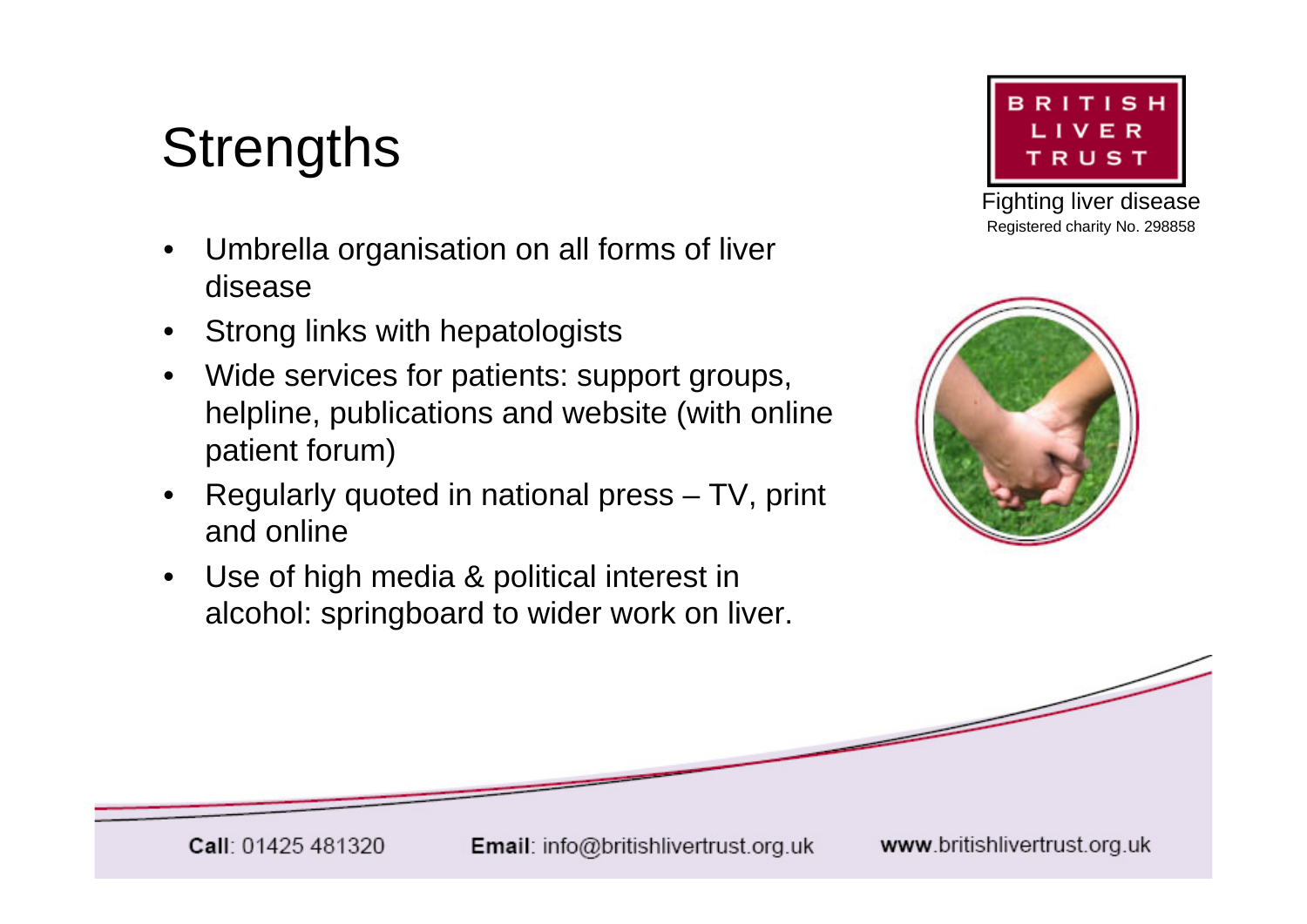#### Strengths toward improved prevention

- Submission to Department of Health review of liver services
- Campaign with stakeholders on hepatitis B awareness and lobbying for vaccination (B Aware initiative)
- Campaign with Government on hepatitis C awareness and screening (FaCe It)
- Support activities of the APPHG
- Key stakeholder in NICE
- Part of the coalition of health organisations regarding the harm that alcohol causes – Alcohol Health Alliance
- Other stakeholder work on hepatitis C for World Hepatitis Day and Parliamentary Group
- BBC Radio 4 programme on preventing liver disease
- Work to raise awareness about hazards of alcohol & ease of liver damage
- Plans for new prevention publications



Fighting liver disease Registered charity No. 298858





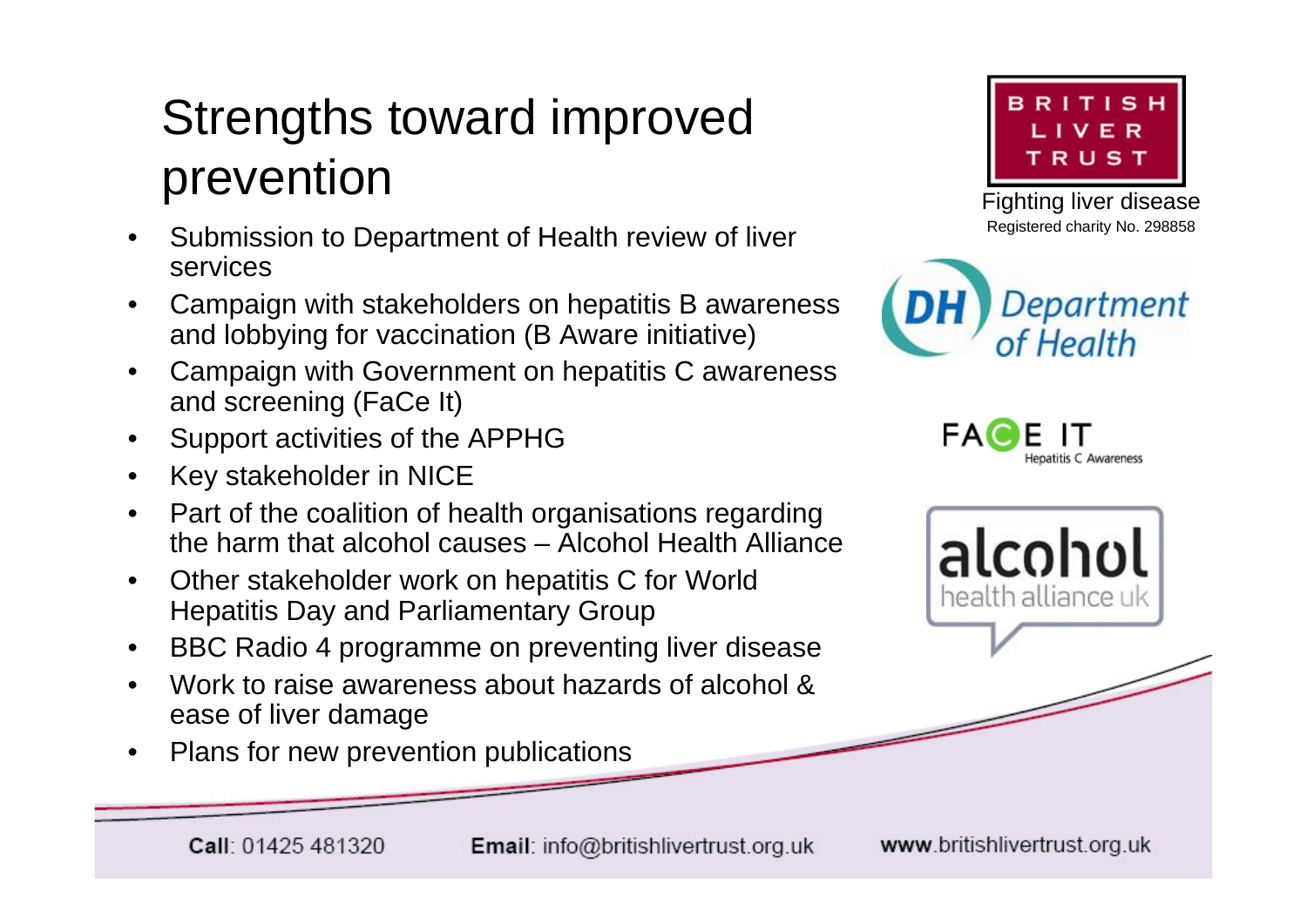## **Challenges**



**BRITISH** LIVER TRUST

Fighting liver disease

Call: 01425 481320

Email: info@britishlivertrust.org.uk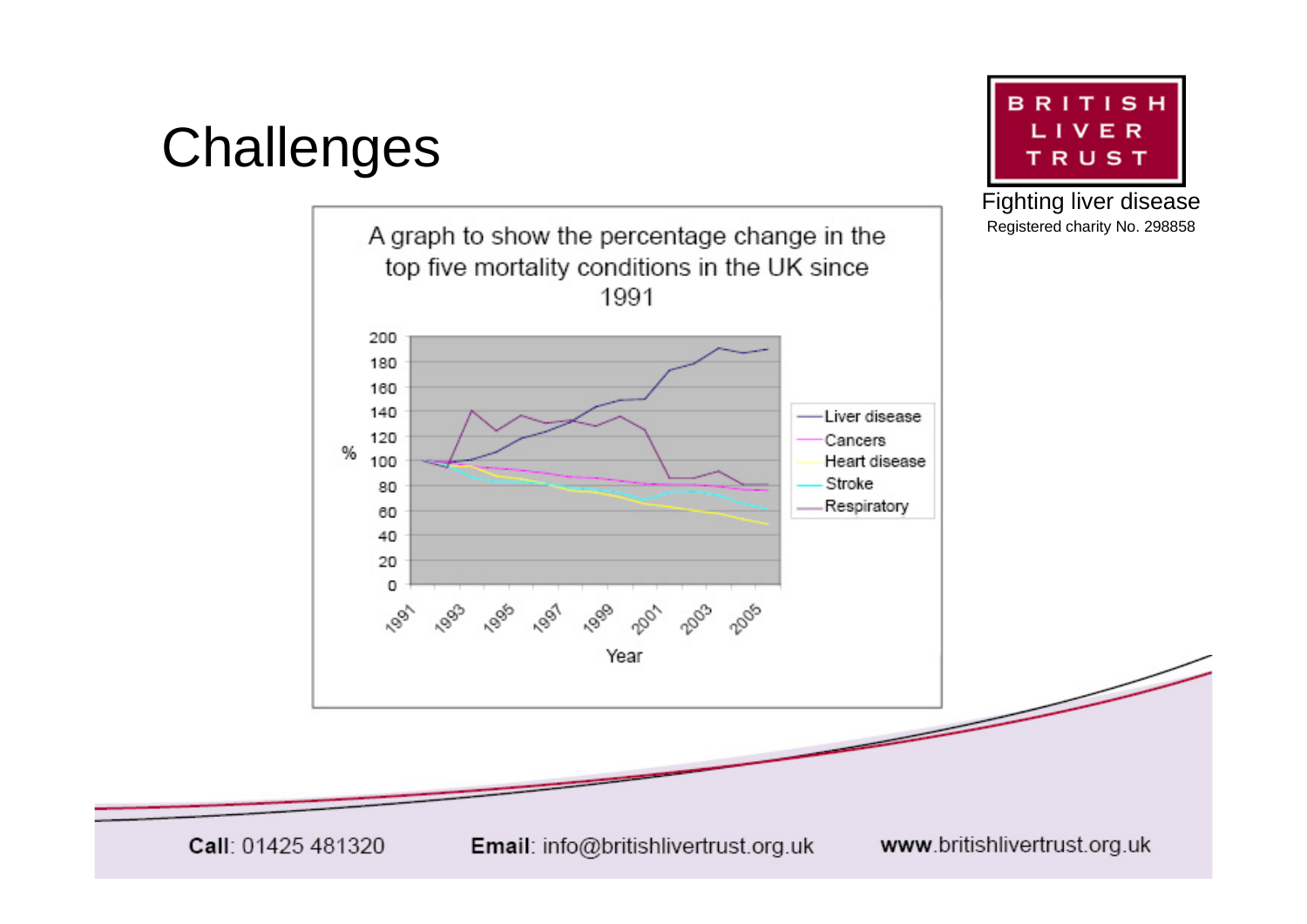# **Challenges**

- Stigma of liver disease: public stereotypes of liver disease as a lifestyle disease deserving little sympathy,
- Only one of 5 'big killers' with no Government action plan
- High rates of inward migration to the UK from areas of high prevalence of viral hepatitis
- Confusion between different types of viral hepatitis: high rates of hep A vaccination amongst travellers and resulting mistaken sense of protection against B and C



Fighting liver disease Registered charity No. 298858



Email: info@britishlivertrust.org.uk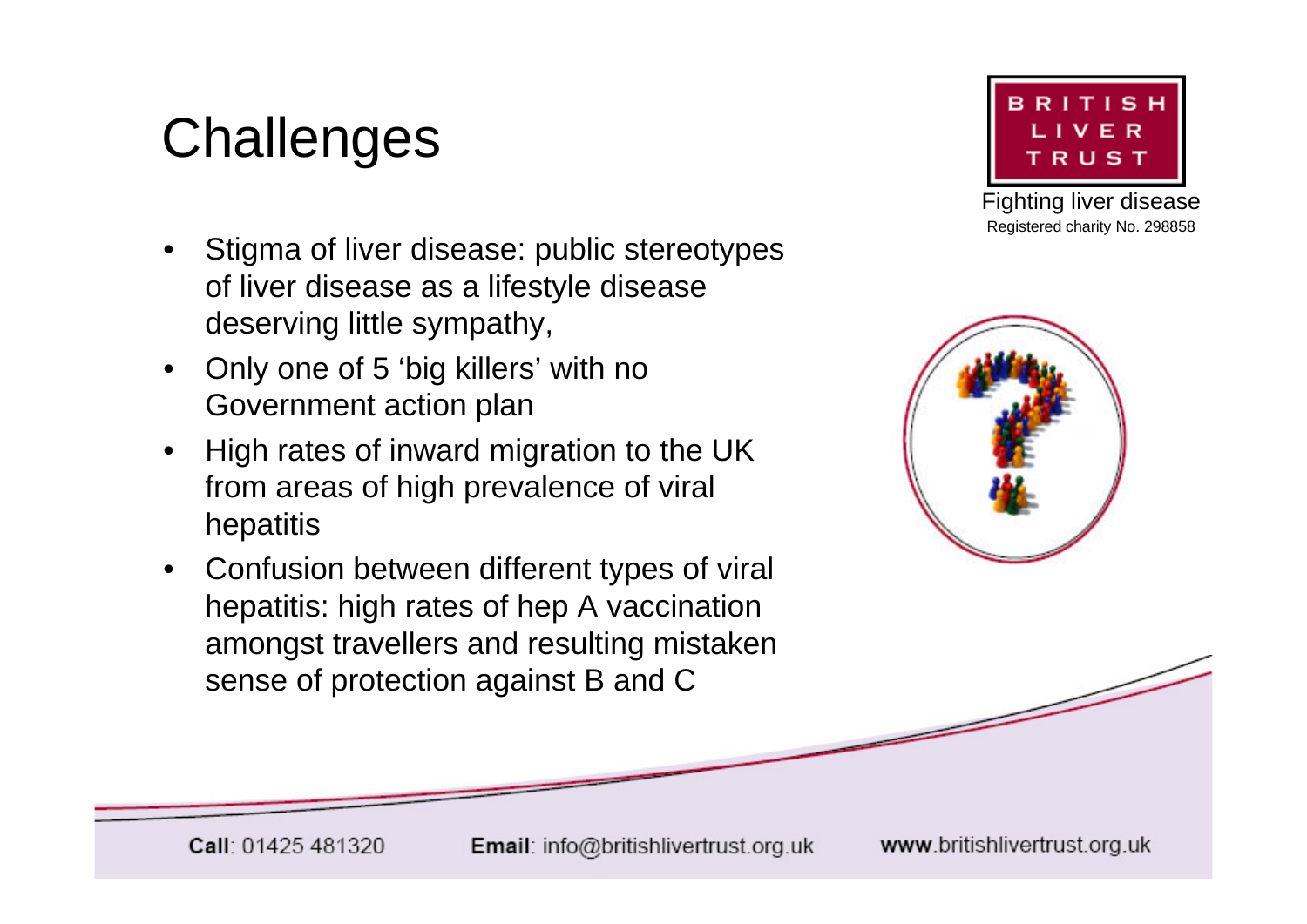## **Challenges**

- Delays and barriers to antiviral treatment through NICE appraisal
- Fundraising: remains a challenge with corporates, government and individuals
- Low public awareness and education about the liver
- Crowded patient group sector: liver charities face competition and are relatively small
- Media hazard: alcohol provides an easy route to media coverage but can confirm stereotypes about liver disease.



Fighting liver disease Registered charity No. 298858



Email: info@britishlivertrust.org.uk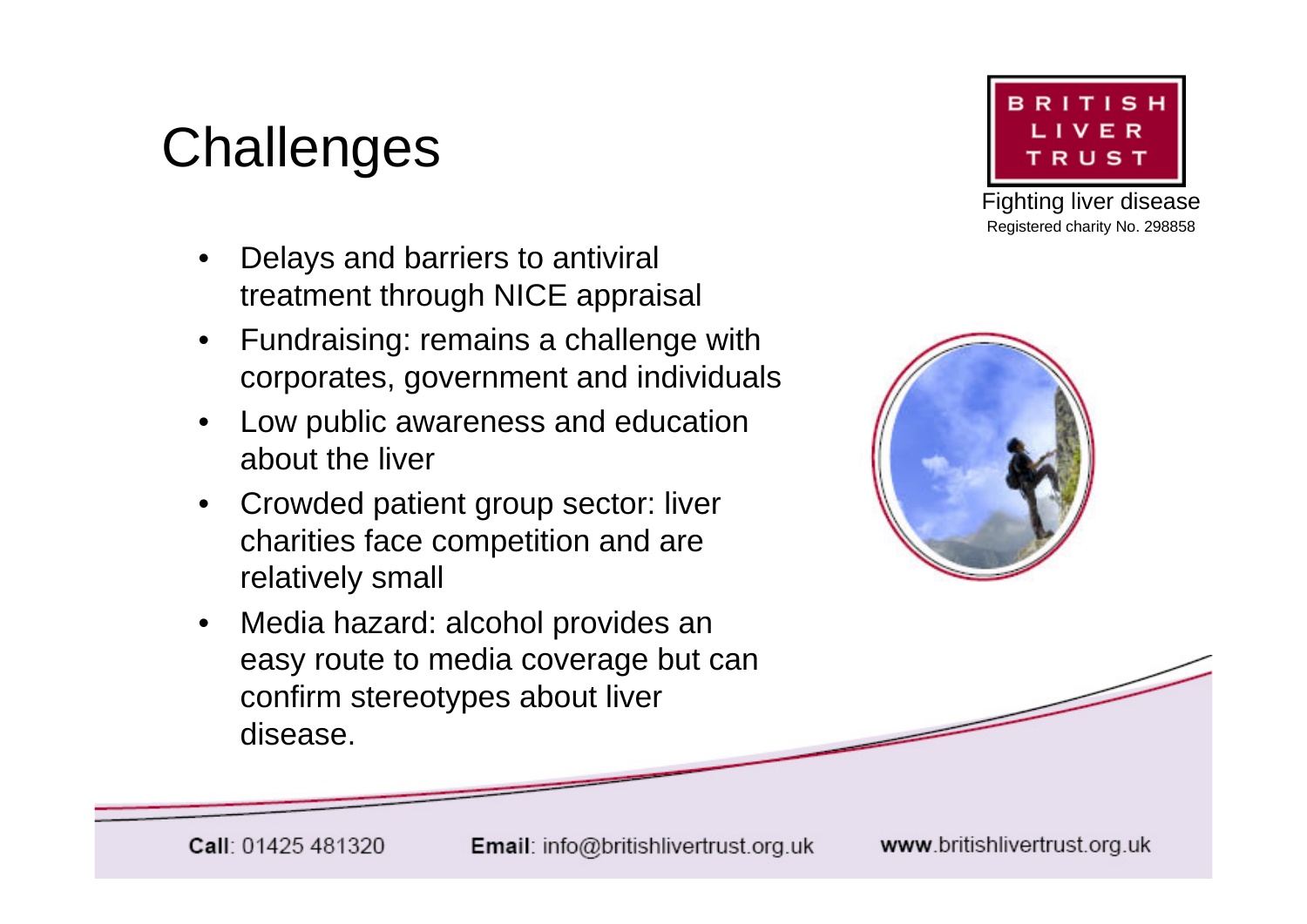#### Challenges in improving prevention

- Responsibility for prevention
	- For example: policy on injecting drug users, viral hepatitis, youth policy is split between three government departments
- Lack of approved statistics on prevalence
- Primary care physicians not incentivised or covered to provide various prevention services
	- including hepatitis B vaccination they are able to charge, very rare in the NHS and a strong disincentive for UK patients
- Lack of universal hepatitis B vaccination
- Poor awareness of risk factors for hepatitis B and C
- Some disconnect between prevention work on B and  $\mathcal{C}$ 
	- FaCe It Government campaign only covers hep C).



Fighting liver disease Registered charity No. 298858



Email: info@britishlivertrust.org.uk